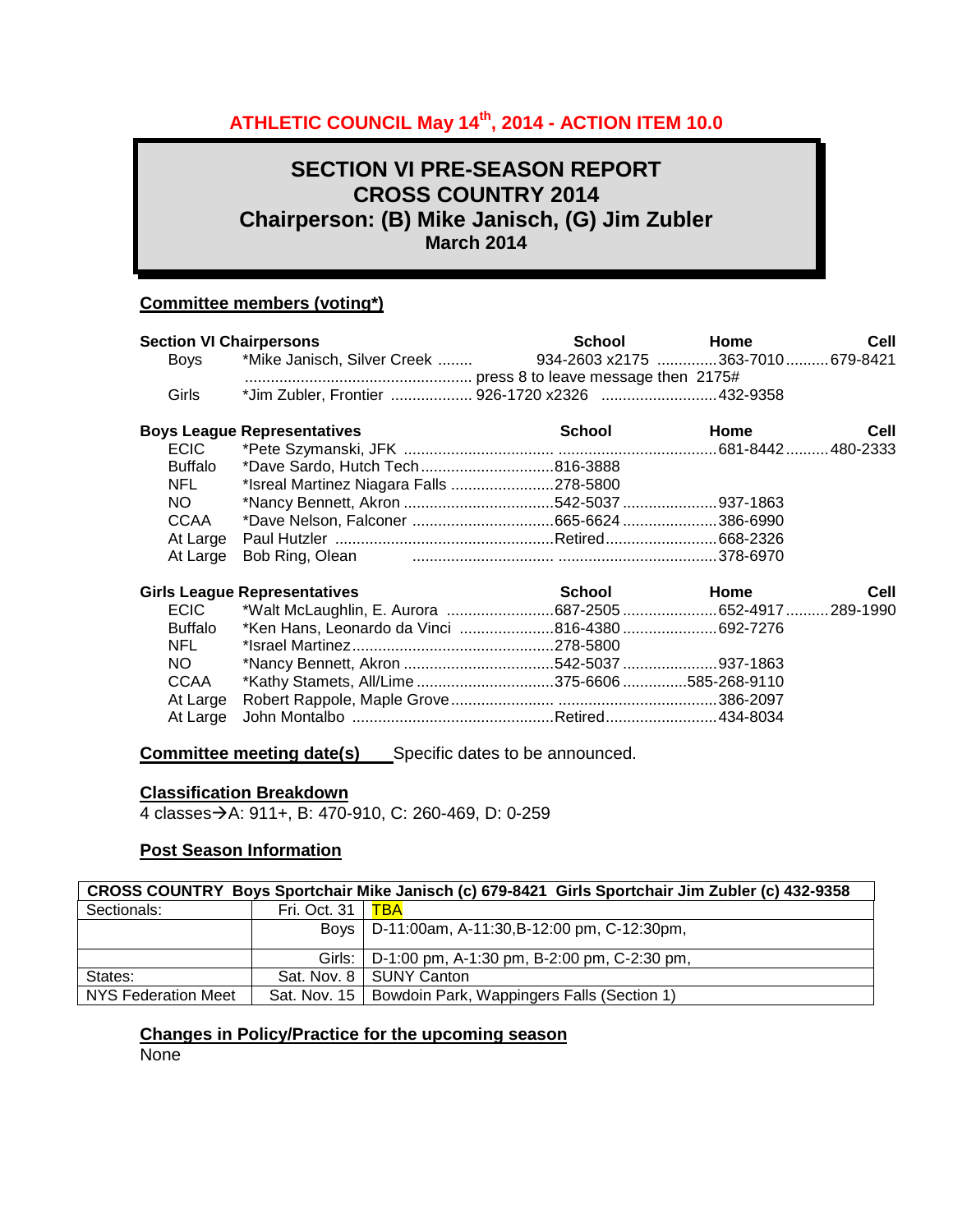# **Rule Changes for 2014-15**

Runners may continue to wear watches, however, the watch worn may not be equipped with GPS capabilities. Undergarment rules have been changed, began during the indoor and outdoor track seasons 2013-2014.

# **Other Pertinent Data**

- $\triangleright$  The sectional course will be available for inspection only on Friday October 31st starting at 9:00 am. Only varsity teams will be participating.
- $\triangleright$  Awards ceremonies will be broken up into class ceremonies following each of the races 6 -10. Committee members will be responsible for running each of the five award ceremonies.
- $\triangleright$  Sectional patches: Team awards will be given as usual. Individual patches will be awarded to the top five runners in each race regardless of team affiliation. Orange patches will be awarded to any other individual runners who have qualified for the state meet and did not finish in the over all top five of each race.

Respectfully submitted 3/3/14, Mike Janisch, Section VI Boys Cross Country Chairman Jim Zubler, Section VI Girls Cross Country Chairman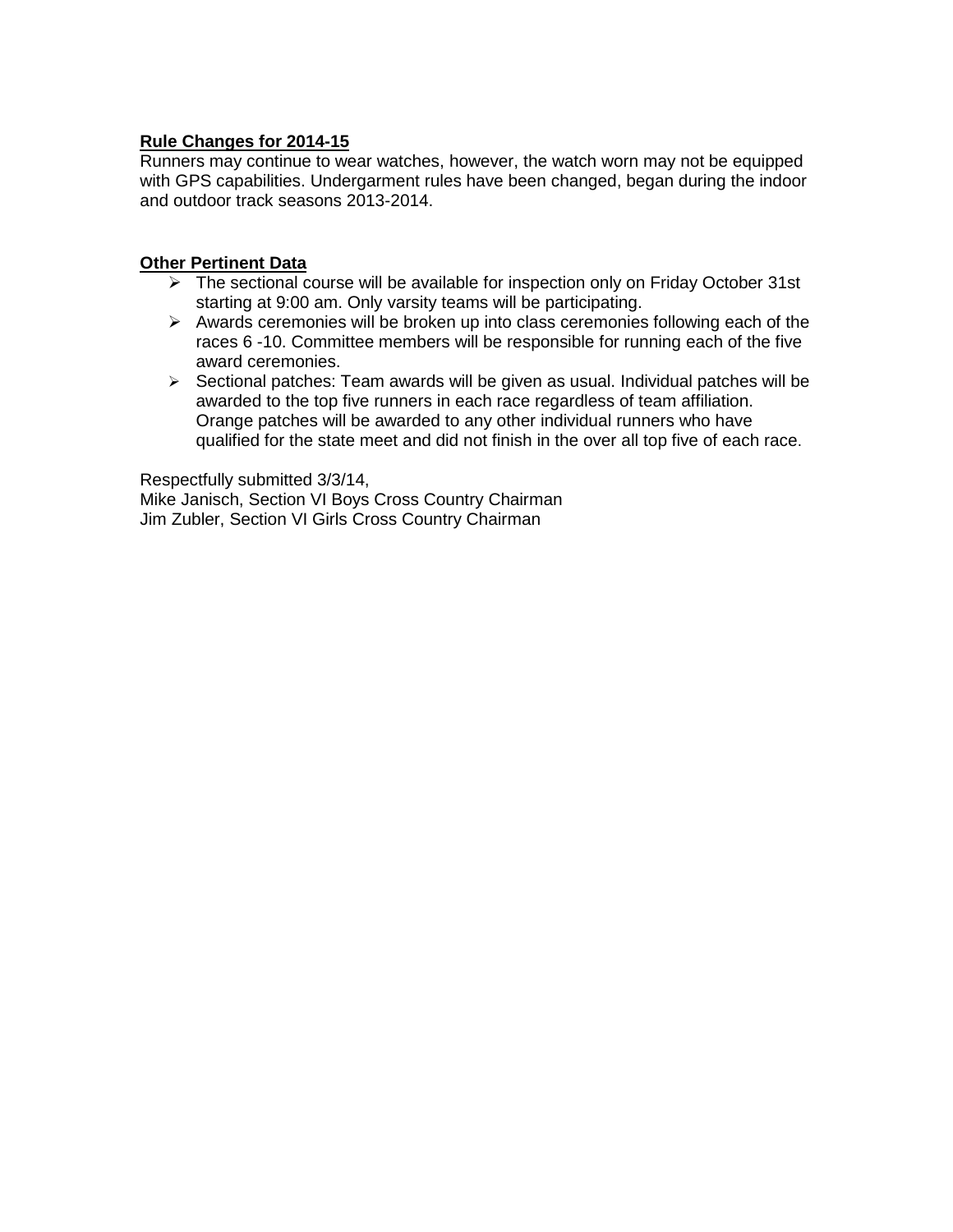# **SECTION VI PRE-SEASON REPORT FIELD HOCKEY 2014 Chairperson: Judith Otto March 2014**

# **Committee members (voting\*)**:

Judith Otto\*, Section VI Sport Chairperson ECIC Representative: Peter Tonsoline\* & Dawn Kauderer-Kromer NO League Representatives: Dave Carson\*, Katie Stedman

| Section Coordinator- Judith Otto*, Barker<br>(C) 716-812-3078 -jotto1952@gmail.com |  |                                     |            | (S) 795-3201 x5153 |  |                               | FAX: 795-3911 |
|------------------------------------------------------------------------------------|--|-------------------------------------|------------|--------------------|--|-------------------------------|---------------|
| <b>ECIC Chairperson</b>                                                            |  | Pete Tonsoline* Iroquois            |            | S-652-3000 x7116   |  | H-681-8153                    |               |
| <b>N-O Chairperson</b>                                                             |  | David Carson*, Barker               | S-795-3340 |                    |  | Asst. Judith Otto (see above) |               |
| <b>ECIC Rep</b>                                                                    |  | Dawn Kauderer-Kromer, Sweet Home MS |            | S-250-1467         |  | C-481-7895                    |               |
| N-O Rep                                                                            |  | Katy Stedman, NewfaneS-778-6888     |            | H-778-9405         |  | S-751-9341x124                | H-531-2165    |

#### **Committee meetings:**

- Pre-season Meeting to be scheduled in March 2014
- There will be no Section VI pre-season meeting in August . All business and rules interpretations by officials will be take place at the pre-season League meetings And the Section chair will attend league meetings if necessary.

# **Classification Breakdown**

2014 cut-off #'s A: 915+, B: 450-914, C: 0-449 (no changes) Proposed Classes: A B C

|                        |         | Date                 | Site and Times                              |
|------------------------|---------|----------------------|---------------------------------------------|
| Last league game       |         |                      |                                             |
| <b>Seeding Meeting</b> |         | Tues. Oct. 21        |                                             |
| Pre-Quarters           | B       | Wed. Oct. 22         | Higher Seed 3:00 pm                         |
| Quarter-finals         | А       | Thurs. Oct. 23       | Higher Seed 3:00 pm                         |
| <b>B&amp;C</b>         |         | Fri. Oct. 24         | Higher Seed 3:00 pm                         |
| Semi-finals            | Α       | Mon. Oct. 27         | Amherst 5:30pm & 7:30pm                     |
|                        | B       | Wed. Oct. 29         | Amherst 5:30pm & 7:30pm                     |
|                        | C       | Thurs. Oct. 30       | Amherst 5:30pm & 7:30pm                     |
| Finals:                | B, C, A | Wed. Nov. 5          | Amherst A: 3:30 pm, B: 5:30 pm & C: 7:30 pm |
| Regionals              |         | Sat Nov. 8           | Section 5 TBA                               |
| States:                |         | Sat.-Sun. Nov. 15-16 | Main Endwell Section 4 (Times: TBA)         |

# **Number of Schools Participating**:

According to Classification numbers for 2014: Class A: 6, Class B:10, Class C:8

# **Changes in Policy and/or Practice for the upcoming season** :

NYSPHSAA Uniform waiver is now up and uniforms must be in compliance with the rule book.

All schools should be aware that uniforms must meet the NFHS uniform mandates (requirements were sent to every coach in Section VI). This mandate was originally supposed to take place in 2011.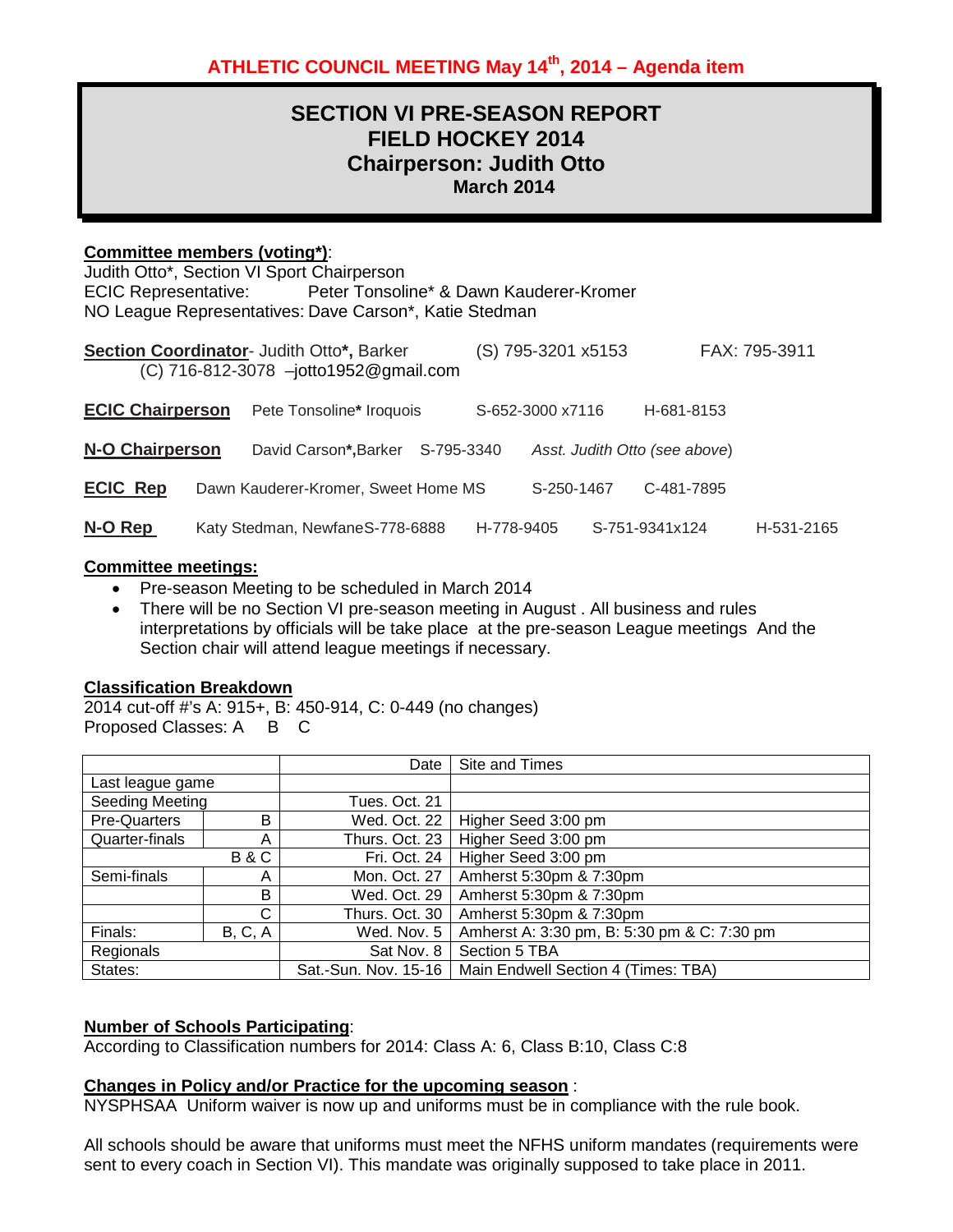# **Other Pertinent Information**

- NEW---E-mails will be sent to coaches and athletic directors regarding the overtime procedure that will be used for regular season play.
- The State Field Hockey committee has voted to use the same overtime procedure as was used for the 2013 season for all 2014 post – season play which includes sectionals, regionals and the State Tournament. All Section Six coaches were notified of the change and I will notify athletic directors in the future to further explain the requirements.

# **NEW FIELD HOCKEY SECTION SIX WEBSITE**

Link TO www.section6fieldhockey.com. The new website was very successful and eliminated the need for a seed meeting. All coaches were very responsible about submitting the necessary information after every game.

Respectfully submitted, Judith Coleman- Otto, Section VI Field Hockey Coordinator 3/3/2014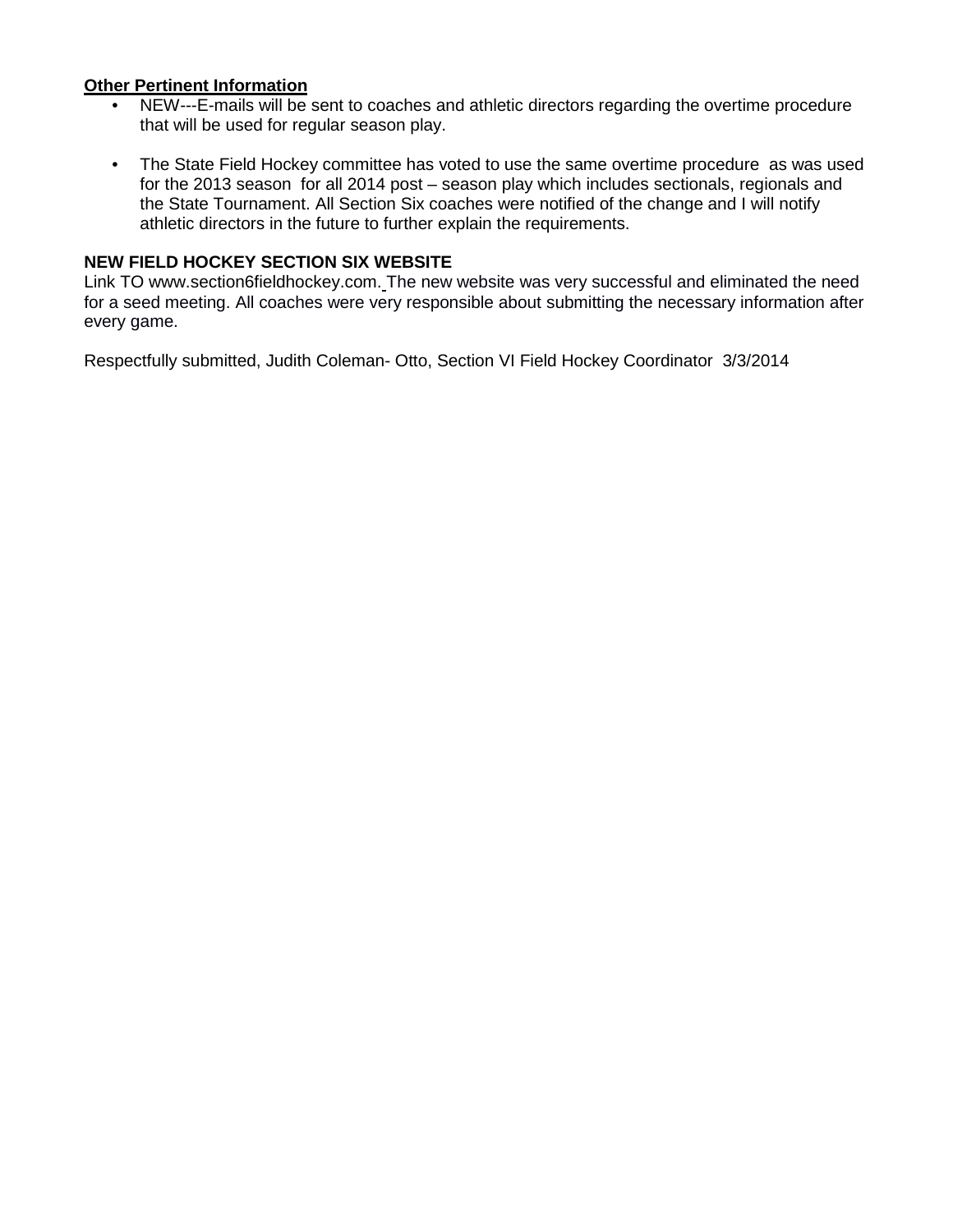# **SECTION VI PRE-SEASON REPORT SECTION VI FOOTBALL 2014 Chairperson: Ken Stoldt Assistant Chairperson: Adam Stoltman March 2014**

### **Committee members (voting\*)**

Chairman-Ken Stoldt<sup>\*</sup> (Akron) Assistant Chairman- Adam Stoltman (Alden)<br>**Division Chairmen:** Chuck Amo- ECIC **Division Chairmen: Chuck Amo- ECIC**

| <b>AA North</b>        | Bob Casler*     | NFL (Retired)         |
|------------------------|-----------------|-----------------------|
| <b>AA South</b>        | Len Jankiewicz* | ECIC (Lancaster)      |
| A North                | John Faller*    | ECIC (Sweet Home)     |
| A South                | Mike McFadden*  | ECIC (Hamburg)        |
| <b>B</b> North         | Doug Ames*      | N-O (Newfane)         |
| <b>B</b> South         | TBA             |                       |
| <b>B</b> Central       | Scott Zipp*     | ECIC (Cheektowaga)    |
| <b>C</b> North         | Glen Graham*    | ECIC (Cleveland Hill) |
| <b>C</b> South         | Jay Sirianni*   | Chaut. (Southwestern) |
| D                      | Chris Payne*    | Chaut. (Panama)       |
| <b>City of Buffalo</b> | Tim Delaney*    | Riverside             |
|                        |                 |                       |

| NFL         | (Retired)        |
|-------------|------------------|
| <b>ECIC</b> | (Lancaster)      |
| <b>ECIC</b> | (Sweet Home)     |
| <b>ECIC</b> | (Hamburg)        |
| N-O         | (Newfane)        |
| <b>ECIC</b> | (Cheektowaga)    |
| <b>ECIC</b> | (Cleveland Hill) |
| Chaut       | (Southwestern)   |

#### **Committee meeting dates:** TBA

#### **Classification Breakdown**

2014-15cut-off #'s AA: 930+, A: 570-929, B: 365-569, C: 240-364, D: 0-239

#### **Sectional Alignments**: (see attached)

#### **Post Season Information**

At this time I would suggest keeping the same weekends reserved.

|                                  | FOOTBALL Chairs Ken Stoldt (w) 542-5040 x4137 Adam Stoltman (w) 937-9116 x2191 www.arbitersports.com |                                                  |  |  |
|----------------------------------|------------------------------------------------------------------------------------------------------|--------------------------------------------------|--|--|
| Seeding Meeting                  | Oct. 19                                                                                              | Hamburg HS 9:00 am                               |  |  |
| Week # 8 Playoffs                | Fri.-Sat. Oct. 24/25                                                                                 | Home school                                      |  |  |
| Semifinals:                      | Fri.-Sat. Oct 31/Nov1                                                                                | Divisional Champion's home site                  |  |  |
| Finals Bowl games:               | Thurs. Oct.30                                                                                        | Southwestern, Pioneer, Depew Classes & Times TBA |  |  |
| Finals:                          | Fri. Nov. 7                                                                                          | Ralph Wilson Classes & Times TBA                 |  |  |
|                                  | Sat. Nov.8                                                                                           | Ralph Wilson Classes & Times TBA                 |  |  |
| Regionals:                       | Fri. Nov. 14                                                                                         | All High Stadium Classes & Times TBA             |  |  |
|                                  | Sat Nov. 15                                                                                          | All High Stadium Classes & Times TBA             |  |  |
| <b>State Western Semifinals:</b> | Fri. Nov. 21                                                                                         | Sahlen's Stadium, Rochester Times TBA            |  |  |
|                                  | Sat. Nov. 22                                                                                         | Sahlen's Stadium, Rochester Times TBA            |  |  |
| State Finals:                    | Fri. Nov. 28                                                                                         | Carrier Dome, Syracuse (3) D-11am, A-2:00 pm     |  |  |
|                                  | (Tentative) Sun. Nov. 30                                                                             | Carrier Dome C-12:00pm, B-3:00pm, AA-6:00pm      |  |  |

#### **Changes in Policy/Practice for the upcoming season**

2<sup>nd</sup> year of Combined Schools Policy

# **Rule Changes/Points of Emphasis for 2014**:

**TBA** 

# **Other Pertinent Data**

Respectfully submitted 2/26/14, Ken Stoldt and Adam Stoltman, Section VI Football Sportchairs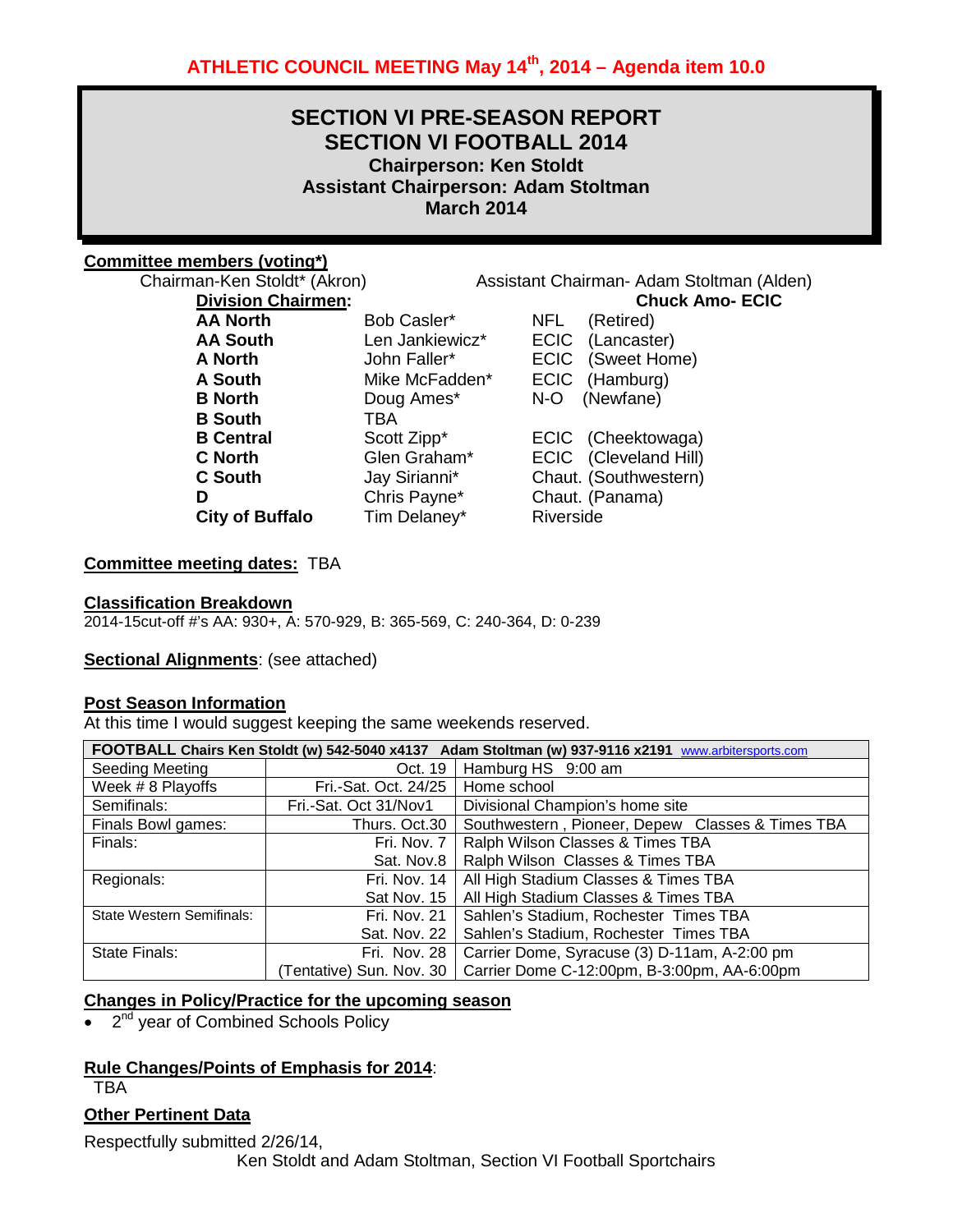# **2014 SECTION VI FOOTBALL FEDERATION ALIGNMENT (Approved 2/12/14)**

#### **AA SOUTH AA NORTH A SOUTH A NORTH**

Orchard Park Lockport Hamburg Sweet Home Lancaster Niagara Falls South Park/MEC Grand Island West Seneca West Niagara-Wheatfield Lake Shore Kenmore East Clarence Williamsville North Iroquois Starpoint Frontier Hutch Tech/Emerson Williamsville South East/Arts/City Honors Williamsville East McKinley North Tonawanda

Jamestown Kenmore West West Seneca East Riverside/IPrep/Laf/DaVinchi

Pioneer Depew Burgard/MST Eden/North Collins Alden Bennett/Olmstead Fredonia Amherst Lew-Port East Aurora/Holland Cheektowaga Medina Springville Tonawanda Albion Olean Maryvale Newfane

# **C SOUTH C NORTH D**

Southwestern Akron Randolph All-Limestone Cleveland-Hill Catt/Little Valley Falconer/Cass. Valley JFK Frewsburg Salamanca Wilson Panama Gowanda Silver Creek/Forestville Westfield/Brocton

# **B SOUTH B CENTRAL B NORTH**

Dunkirk Barker/Roy-Hart

Maple Grove/Ch. Lake Lackawanna Franklinville/Ell/West Valley Portville Sherman/Clymer Pine Valley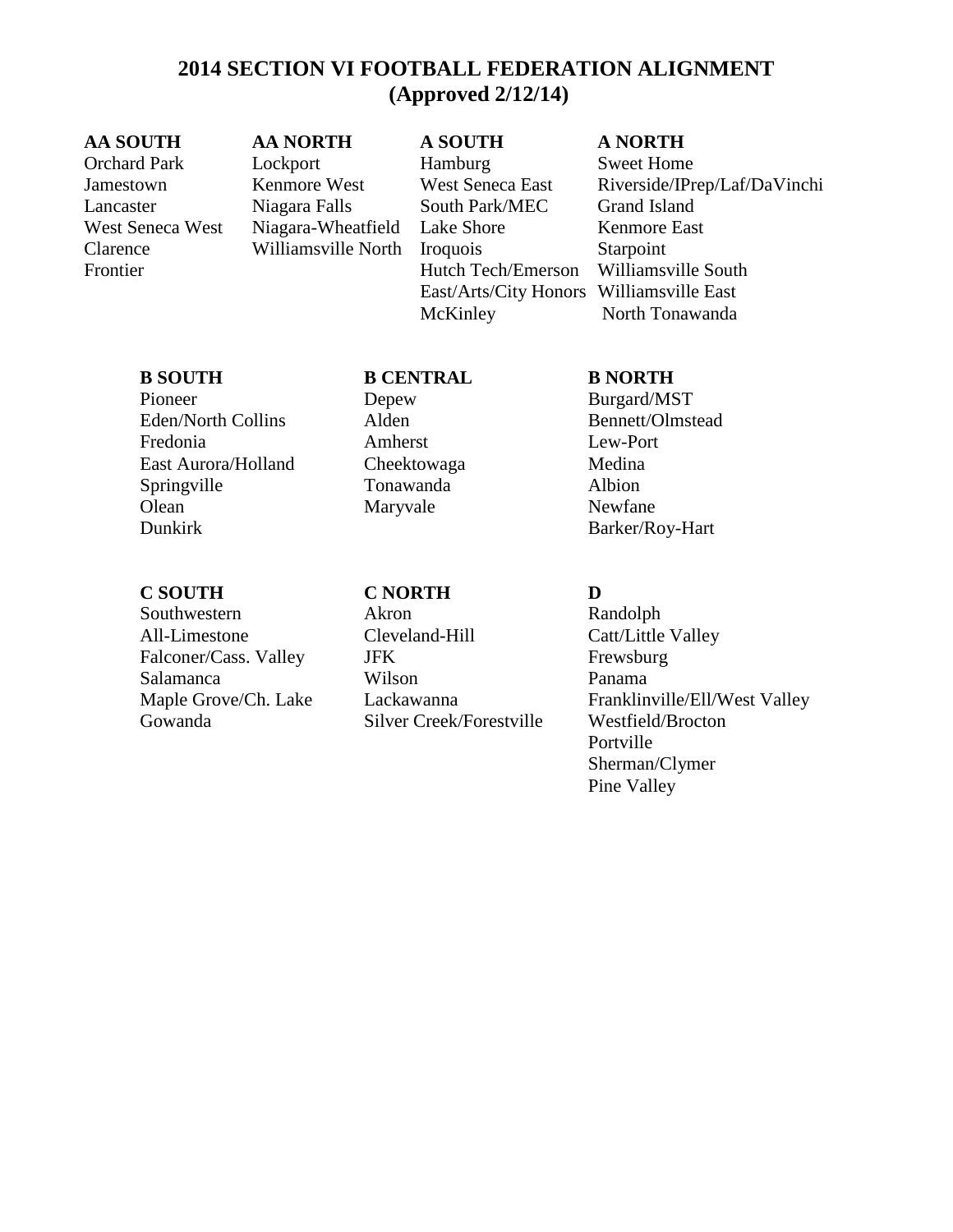# **SECTION VI PRE-SEASON REPORT BOYS GYMNASTICS 2014 Chairperson: Joe Buscaglia March 2014**

### **Committee members (voting\*)**

**Chairperson** 

**Joe Buscaglia \* (H)** 636-0618 **(C)** 228-0340 ............ [jbuscaglia@starpointcsd.org](mailto:jbuscaglia@starpointcsd.org) 80 Cricket Lane **(S)** 210-2386 (Starpoint) (**Fax)** 210-2303 ...............[.mjbuscaglia@verizon.net](mailto:mjbuscaglia@verizon.net) E. Amherst, 14051 **(W)** 634-4401 (Stumpfs)

#### **Committee members**

Hamburg David Kempf\* Williamsville East, North, South Joe Buscaglia

#### **Committee meeting date(s)**

The coaches from each team (listed above) meet at the ECIC meeting (TBA) and then again at the Sectional Championships

#### **Number of Schools Participating/ Sectional Alignments**

4 Schools Hamburg, Williamsville East, North & South

#### **Recommendations for next season & proposed dates**

• Again propose for next season that the number of competitions needed to be eligible to compete in the sectional championships be lowered from 6 to 4. This seems more appropriate considering that there are 4 competing schools in the section.

|             |                | <b>GYMNASTICS BOYS Sportchair Joe Buscaglia (c) 228-0340</b> |
|-------------|----------------|--------------------------------------------------------------|
| Sectionals: |                | Wed. Oct. 29, 2014   Williamsville South HS 5:00pm           |
| Regionals:  | None scheduled |                                                              |

**Changes in Policy/Practice for the upcoming season** None

# **Rule Changes for 2013-14**

None

#### **Other Pertinent Data**

• Judging: Tory Hirsch will assume judging responsibilities.

Respectfully submitted 02/14/14, Joe Buscaglia Section VI Boys Gymnastics Sportchair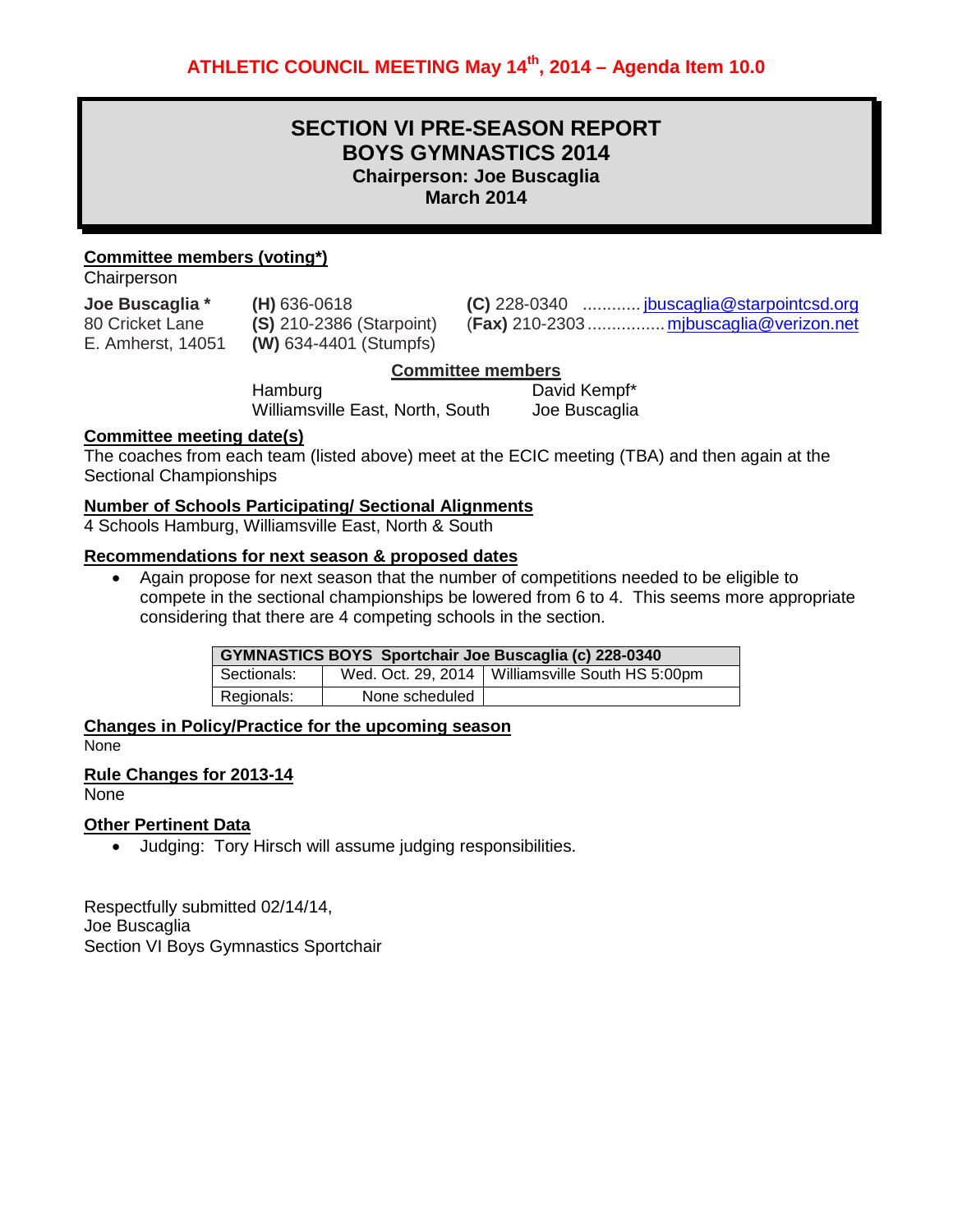# **SECTION VI PRE-SEASON REPORT GIRLS GYMNASTICS 2014 Chairperson: Donna Aquino March 2014**

# **Committee members (voting\*)**

The Girls Gymnastics Committee consists of one representative from each of the 14 participating schools. Each representative\* has one vote. **Chairperson:** Mrs. Donna Aquino **Coach at: Lancaster High School** 399 Lake Ave., Lancaster 14086 1 Forton Dr., Lancaster 14086<br>(H) 685-4559 (W) 686-3358 (S) 686-3255 daguino@lancaster.wnyric.org (H) 685-4559 (W) 686-3358 (S) 686-3255<br>Coacl **Chair:** Kathy Nardini **Coach at: Williamsville South High School**<br>5950 Main St., Williamsville 14221 1134 Woodstock, Tonawanda 14150 (H) 694-5669 (S) 626-8219 [kjnard@aol.com](mailto:kjnard@aol.com) **Division 2 Chair:** Kelly Blaszak Coach at: Kenmore High School 6271 Balsam Fir Court, Clarence Ctr. (H) 741-4379 (C) 310-3417 (S) 874-8405 [stekelbla@aol.com](mailto:stekelbla@aol.com)

# **Committee meeting date(s)**

### **Post Season Information**

| Recommendations for next season & proposed dates                                      |                                     |  |  |  |
|---------------------------------------------------------------------------------------|-------------------------------------|--|--|--|
| PROPOSED DATES 2013                                                                   |                                     |  |  |  |
| <b>GYMNASTICS GIRLS Sportchair Donna Aquino (c) 480-5170</b><br>www.arbitersports.com |                                     |  |  |  |
| Williamsville East High School<br>Sectionals:<br>Nov. 1                               |                                     |  |  |  |
| States:                                                                               | Fri. Sat. Feb. 27 - 28   Section VI |  |  |  |

#### **Number of Schools Participating/ Divisional Alignments - 2015 next change**

| 12 Schools in the following 2 divisions. |                            |
|------------------------------------------|----------------------------|
| Division I: Kathy Nardini                | Division II: Kelly Blaszak |
| Clarence                                 | Kenmore                    |
| Frontier                                 | Maryvale                   |
| Hamburg                                  | <b>Sweet Home</b>          |
| Lancaster                                | <b>Williamsville North</b> |
| <b>Orchard Park</b>                      | <b>Williamsville South</b> |
| <b>Williamsville East</b>                | Amherst                    |
|                                          |                            |

# **Changes in Policy/Practice for the upcoming season**

- 1. Future Sites for State Championship:
	- Section VI will host 2015 Shooting for Kenmore West HS (not confirmed yet)

# **Rule Changes for 2014-15**

- We have not seen the new Technical Handbook I should be receiving soon.
- There was much discussion at State Meeting of going back to Federation Rules which are antiquated (from the 70"s). All officials would have to learn different rules and be trained recertified. They are against this as are the coaches. This is going backwards with our sport and away from the USA age group program as well as our collegiate programs. This would be detrimental to our sport. We are unique in our rules and they should remain intact.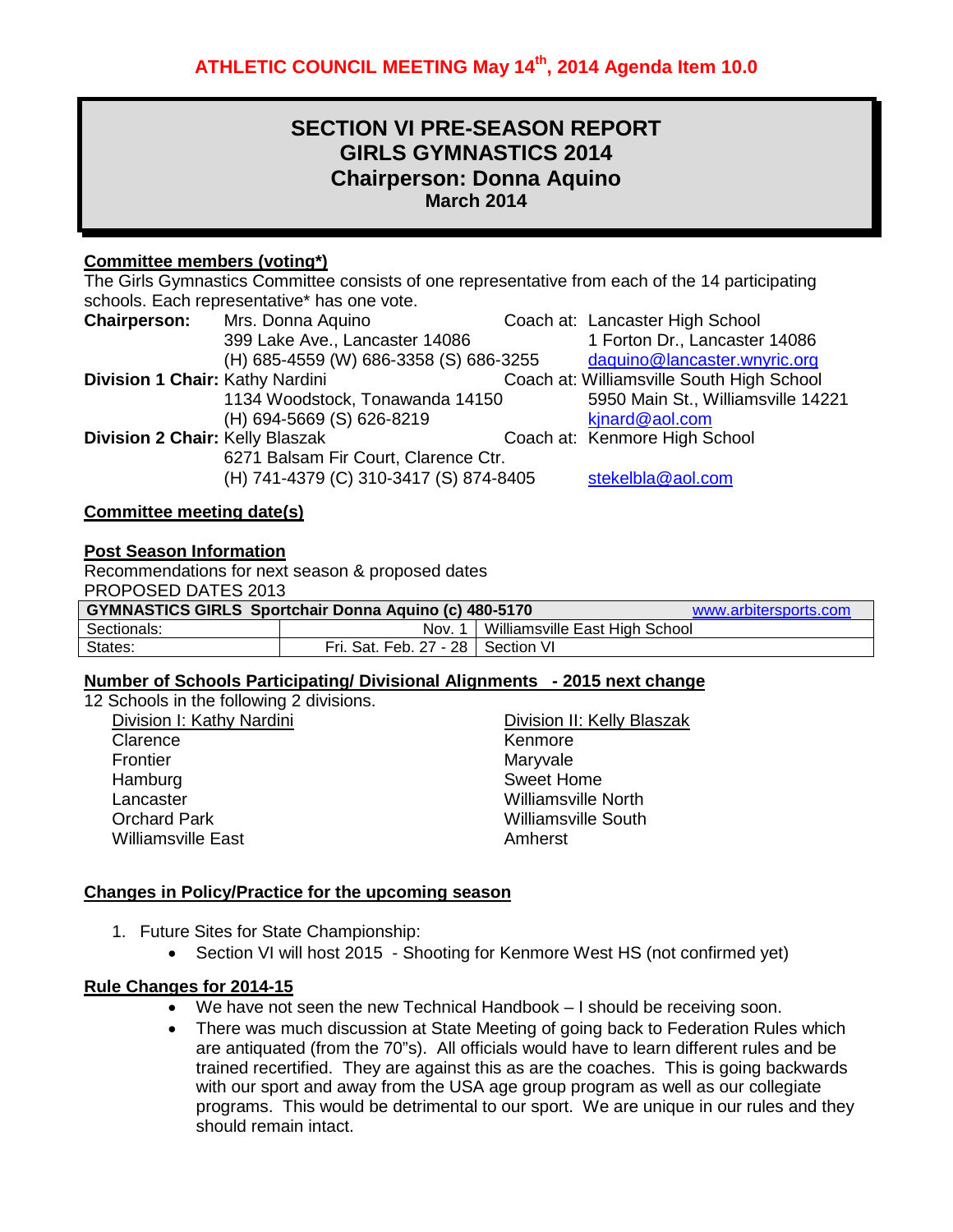# **Other Pertinent Data**

- 1. At the state meet, we voted to shorten the Friday night warm-up time on each event by 10 minutes. It will be 20 minutes instead of 30 minutes. All agreed it would be ample time for all athletes.
- 2. Congratulations were given to Kim Rhatigan (Section 8) for achieving 200 wins, and to Donna Aquino (Section 6) for achieving over 300 wins.

Respectfully submitted 3/7/14 Donna Aquino, Section VI Girls Gymnastics Sportchair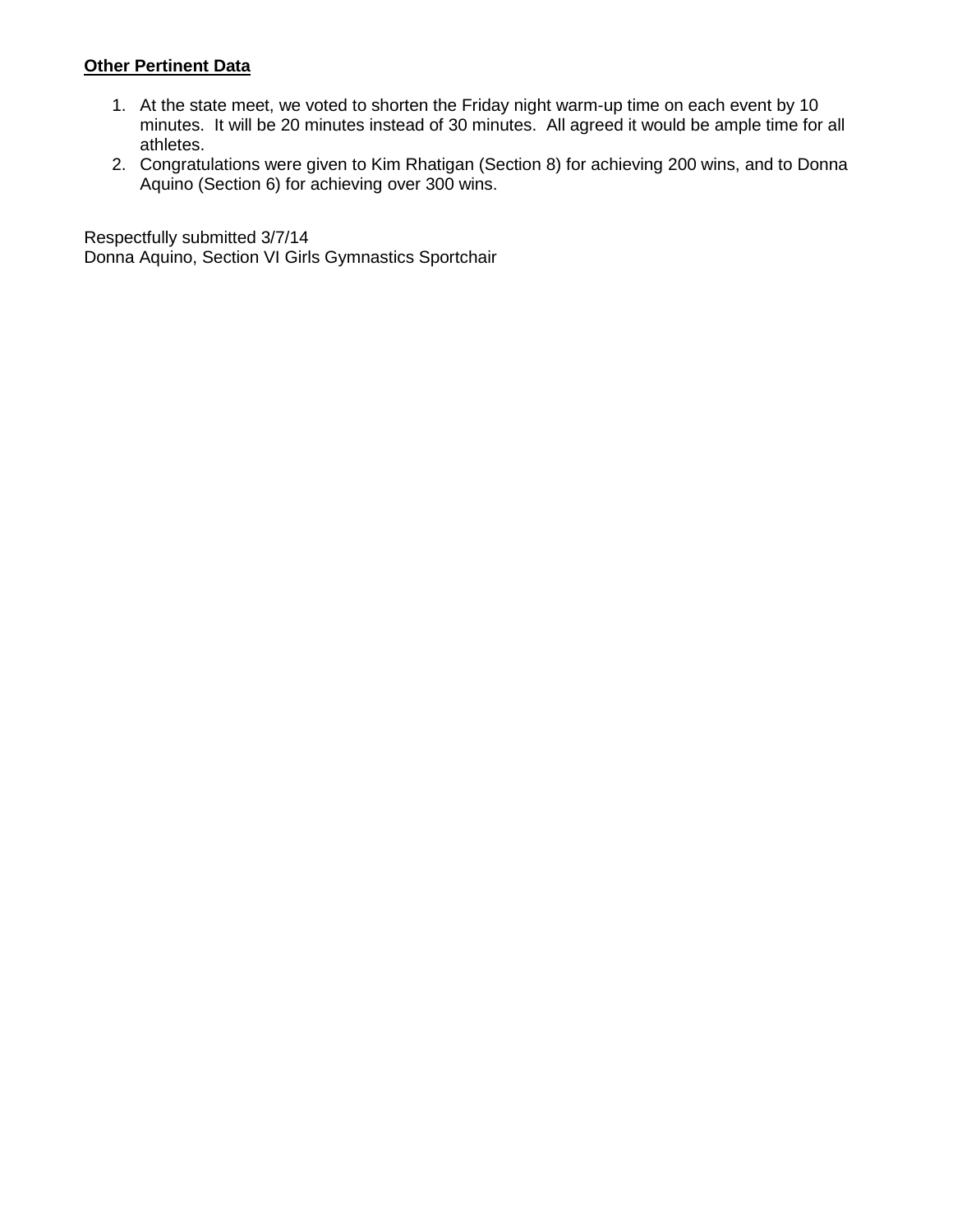# **SECTION VI PRE-SEASON REPORT BOYS SOCCER 2014 Chairperson: Todd Marquardt February 2014**

# **Committee members (voting\*)**

| <b>Chairman:</b>  | Todd Marquardt (Lindbergh Elem.-Kenmore)tmarquardt@kenton.k12.ny.us                 |           |
|-------------------|-------------------------------------------------------------------------------------|-----------|
|                   | 874-8410 (s) 873-6543 (h)  903-5875 (c)   Fax: 874-8570                             |           |
|                   | 98 Deerhurst Park Blvd, Kenmore, NY 14217                                           |           |
|                   |                                                                                     |           |
| <b>Buffalo:</b>   | Andrew Krause* (City Honors)  Akrause@buffaloschools.org 816-4230                   |           |
| <b>CCAA East:</b> |                                                                                     |           |
| <b>CCAA West:</b> | Mark Sleggs* (Southwestern)  msleggs@swms.wnyric.org 933-6000                       |           |
|                   | GCAA Central Jay Walters (North Collins)  jwalters@northcollins.wnyric.org 649-4780 |           |
| ECIC I:           | Mike Silverstein* (Clarence)  msilverstein@clar.wnyric.org 741-2024                 |           |
| ECIC II:          | Scott Martin (Sweet Home)  smartin2@shs.k12.ny.us  (c) 308-0234                     |           |
| ECIC III:         | Kevin Beale (East Aurora) kbeale@buffaloschools.org                                 | .646-1239 |
| <b>ECIC IV:</b>   | J.J. Gabor (Tonawanda)                                                              |           |
| NFL:              |                                                                                     |           |
| NO:               |                                                                                     |           |
| At-Large:         |                                                                                     | .877-3716 |
|                   |                                                                                     |           |
|                   |                                                                                     |           |

#### **Committee meeting date(s)**

February, 2014 Mid July and Sat. Oct. 18th (seeding mtg.)

#### **Classification Breakdown**

2014-15 cut-off #'s AA: 910+, A: 480-909, B: 280-479, C: 170-279, D: 0-169 Proposed Classes: AA A1 A2 B1 B2 C D

# **Recommendations for next season & proposed dates**

The same format will be used in regards to neutral sites for semis and finals. The dates/sites/times will be similar to this past year. Proposed 2014 dates: will confirm after discussion with C Durr

|                        | SOCCER BOYS Sportchair Todd Marquardt (c) 903-5875 www.arbitersports.com |                      |                                                 |
|------------------------|--------------------------------------------------------------------------|----------------------|-------------------------------------------------|
| Seeding meeting        |                                                                          | Sat. Oct. 18         |                                                 |
| <b>Pre-Quarters</b>    | AA, A1, A2                                                               | Mon. Oct 20          | <b>Higher Seed time</b>                         |
| <b>Pre-Quarters</b>    | <b>B1, B2, C</b>                                                         | Tues. Oct. 21        | <b>Higher Seed time</b>                         |
| Quarters               | AA, A1, A2                                                               | Wed. Oct. 22         | <b>Higher Seed time</b>                         |
| Quarters               | <b>B1, B2, C</b>                                                         | Thurs. Oct. 23       | <b>Higher Seed time</b>                         |
| Quarters               | D                                                                        | Fri. Oct. 24         | <b>Higher Seed time</b>                         |
| <b>Semifinals</b>      | A1 & A2                                                                  | Fri. Oct. 24         | 1 <sup>st</sup> Site TBA 5:00pm, 7:30pm         |
|                        |                                                                          |                      | $2^{nd}$ Site TBA 5:00pm, 7:30pm                |
|                        | <b>B1, B2</b>                                                            | Sat. Oct. 25         | Hamburg 12:00pm, 2:30pm, 5:00pm, 7:30pm         |
|                        | С                                                                        | Sat. Oct. 25         | Pioneer Times TBA (Also GSoc DSemi at Pioneer)o |
|                        | AA                                                                       | Mon. Oct. 27         | Hamburg 5:00pm & 7:30pm                         |
|                        | D                                                                        | Wed. Oct 29          | Pioneer 5:00pm & 7:30pm                         |
| <b>Finals</b>          | B1 & B2                                                                  | Wed. Oct 29          | Hamburg 5:00pm & 7:30pm                         |
|                        | A1 & A2                                                                  | Thurs. Oct. 30       | Hamburg 5:00pm & 7:30pm                         |
|                        | C & D                                                                    | Fri. Oct. 31         | Hamburg 5:00pm & 7:30pm                         |
| <b>State Qualifier</b> | AA, A, B                                                                 | Sat. Nov. 1          | Hamburg B 2:30pm, A 5:00pm, 7:30AA              |
| Regionals              | AA, A, B,                                                                | Fri. Nov. 7 &        | Section VI TBA                                  |
|                        | C, D                                                                     | Sat. Nov. 8          |                                                 |
| <b>States</b>          |                                                                          | Sat.-Sun. Nov. 15-16 | Middletown High School (Section 9)              |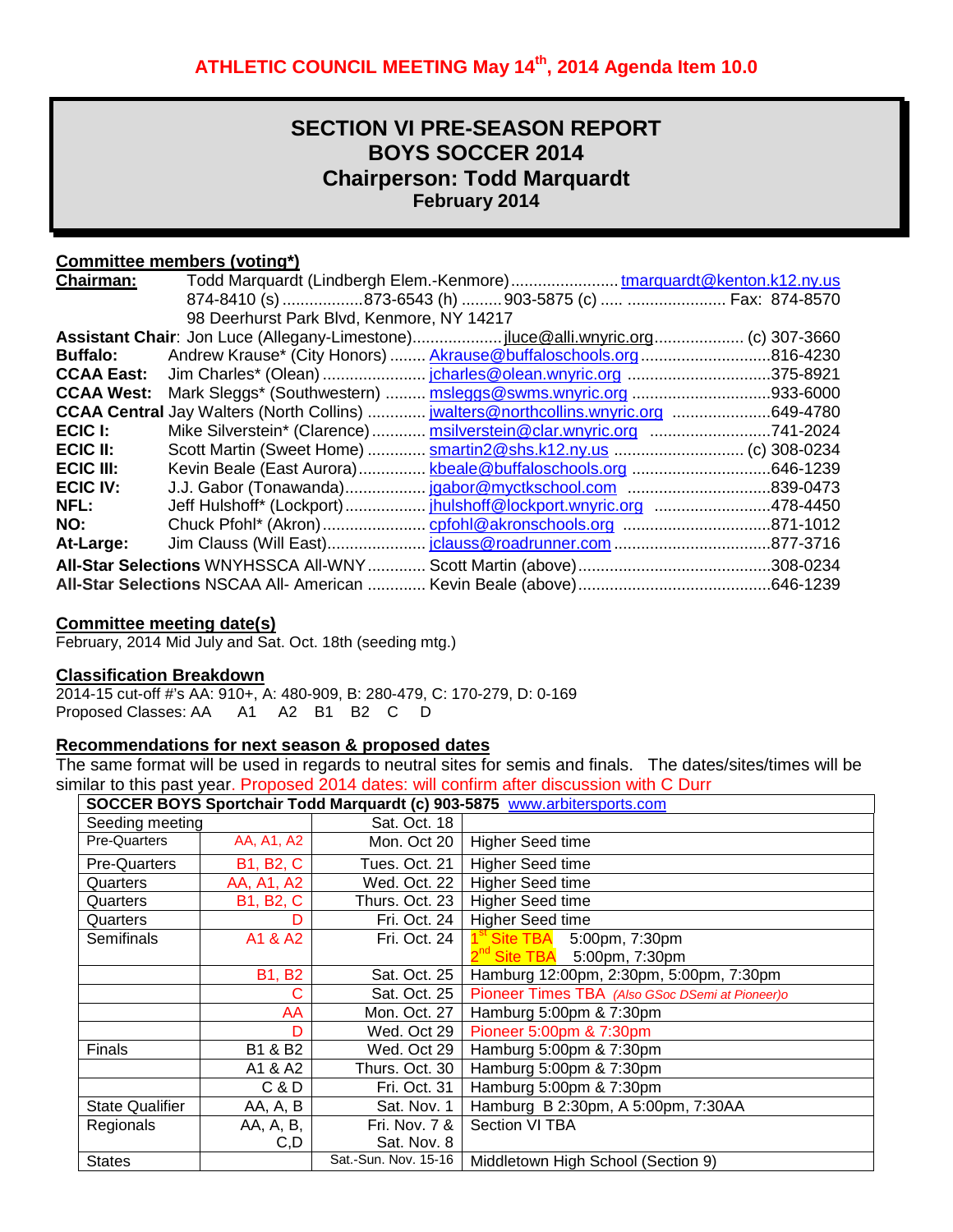# **Changes in Policy/Practice for the upcoming season**

1) Universal start date for ALL leagues (8/18)…committee supports!

# **Rule Changes for 2014-15**

### **Other Pertinent Data**

Regionals 2014 will be hosted by Section VI. The states will be held once again at Middletown High School in Section IX for the fall of 2014.

State meeting

- 16 game schedule will continue
- Two 40 minute halves followed by two 10 minute golden goal
- NYS has waived the new uniform policy through 2014
- NYS is looking into combining boys/girls championships the same weekend/location
- Waiting for BEDS #'s
- The Boys Soccer State committee is concerned Acadamies are taking away opportunities for public high school athletes to experience their high school team. The Acadamies are not allowing the players to participate in interscholastic sports
- NYS committee is not happy with Brine
- State tournament was a huge success despite vandalism to the  $3<sup>rd</sup>$  field
- Looking to resolve issue with fans who don't pay and watch game through fences
- Appears committee will meet face to face in late May or early June
- HOF dinner attendance is lacking

Respectfully submitted 2/7/2014, Todd Marquardt, Section VI Boys Soccer Sportchair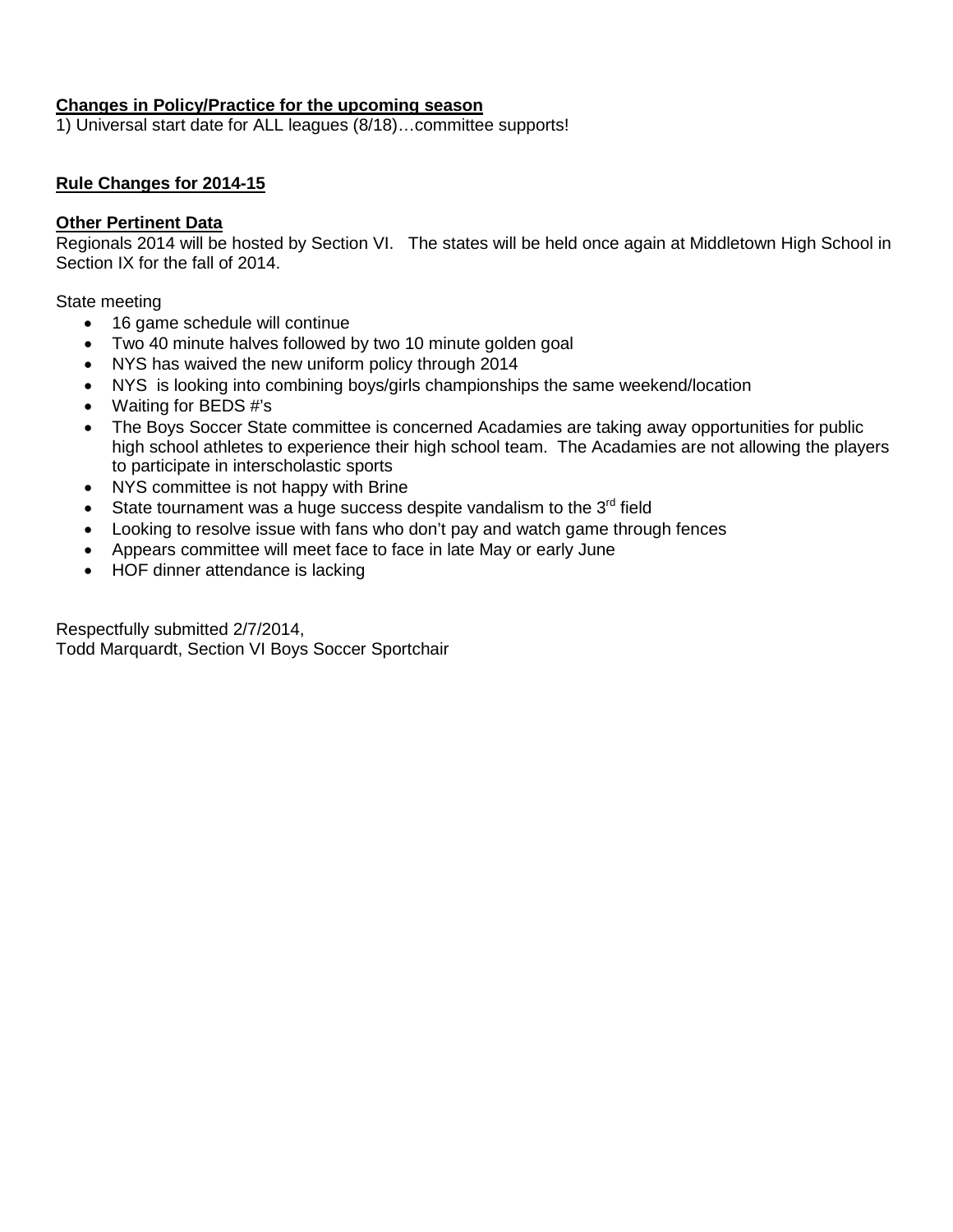# **SECTION VI PRE-SEASON REPORT GIRLS SOCCER 2014 Chairperson: Chris Durr March 2014**

# **Committee members (voting\*)**

|                      | <b>Section Chairperson:</b>   |                                                                   |  |
|----------------------|-------------------------------|-------------------------------------------------------------------|--|
| Chris Durr*          |                               | $H - 741 - 4710$<br>Williamsville East                            |  |
|                      | <b>Assistant Chairperson:</b> |                                                                   |  |
|                      | Joanna Fildes                 |                                                                   |  |
| <b>Consultants:</b>  |                               |                                                                   |  |
|                      | <b>Steve Sabo</b>             |                                                                   |  |
| <b>ECIC</b>          | Joanna Fildes*                | (see above)                                                       |  |
|                      | <b>Thomas Cashmore</b>        |                                                                   |  |
|                      | <b>Jeff Petherick</b>         |                                                                   |  |
| <b>CCAA</b>          | Dale MacArthur*               |                                                                   |  |
| <b>CCAA II</b>       | <b>Neil Huber</b>             |                                                                   |  |
| <b>CCAA III</b>      | <b>Mary Neilon</b>            |                                                                   |  |
|                      | 5124 Rt. 98                   |                                                                   |  |
| <b>BFLO</b>          | <b>Robert Merkle</b>          | Hutch Tech                                                        |  |
| <b>NFL</b>           | Dave Bowman*                  |                                                                   |  |
| <b>NO</b>            | Lori Welch*                   |                                                                   |  |
| John Kramer          |                               |                                                                   |  |
| <b>German Lesmes</b> |                               | Southern Tier Officials Representative  C - 785-7087 H - 672-8653 |  |

**Committee meeting date(s)** March 1, 2014 meeting minutes attached

#### **Classification Breakdown**

Proposed Classes 2014: AA, A, B, C, D

#### **Changes in Policy/Practice for the upcoming season**

Committee requests to rotate Pioneer and Dunkirk sites with the Boys Will work with Todd Marqurdt to adjust finals times when appropriate.

Discussion regarding mandatory responsibilities for coaches. (game reports, officials ratings, statistics) It is the opinion of the Girls Soccer committee that it should be required for all coaches to complete their professional responsibilities of inputting game reports, evaluating officials, and submitting statistics to the website. (included in the minutes)

Request that the CCAA have a preseason coaches meeting.

**Rule Changes for 2013** none at this time

#### **Other Pertinent Data**

Dale MacArthur is CCAA rep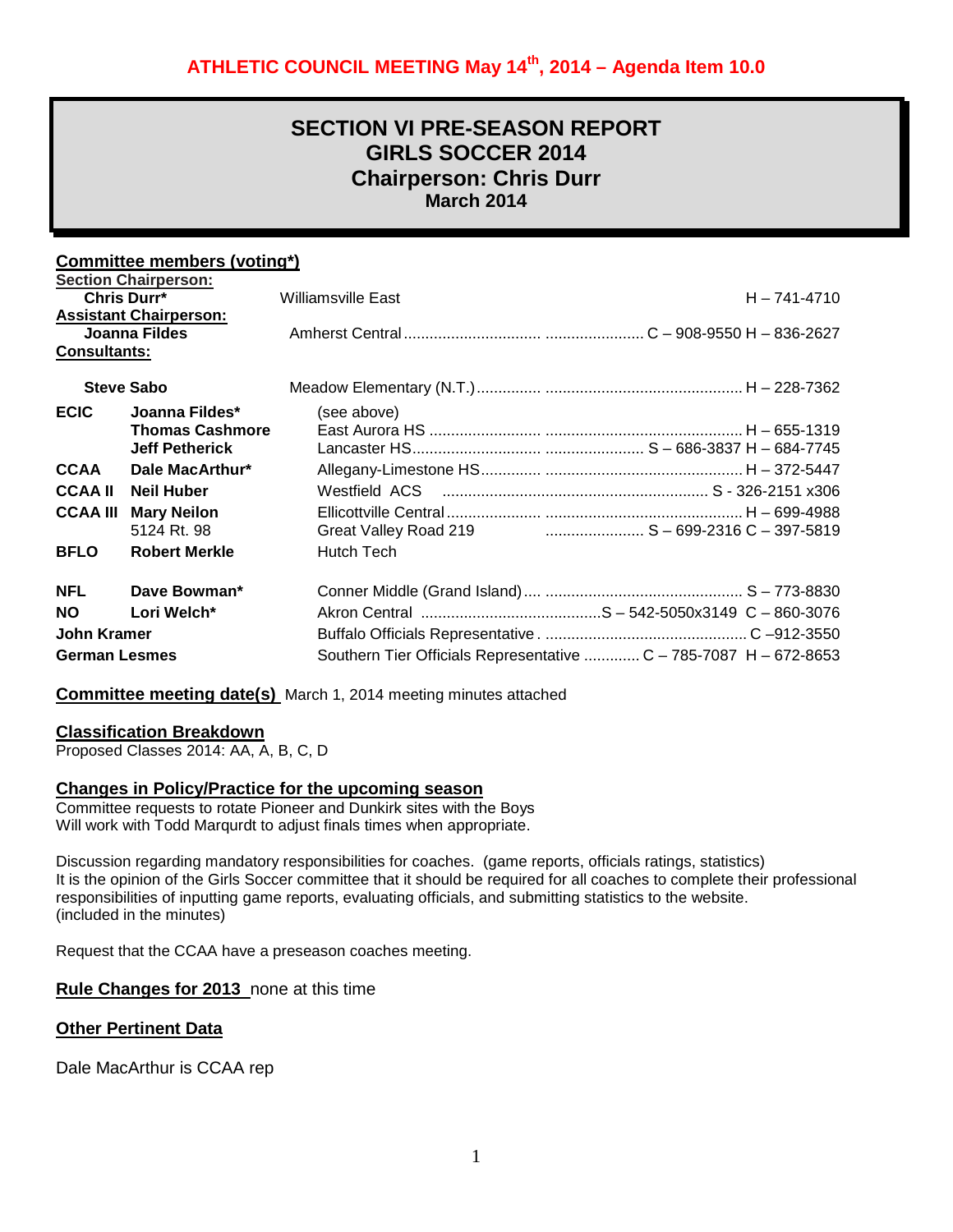#### **Season Dates**

| First Practice --------------------- 8/18 | First Game-------------------------- 8/29 |  |
|-------------------------------------------|-------------------------------------------|--|
| First Scrimmage------------------ 8/27    | Last Scheduled League Game 10/16          |  |
| Seeding Meeting----------------- 10/18    |                                           |  |

#### **Post Season Information**

| Qualifying Round:<br>Pre-Quarters: | A, B, C<br>AA & A<br><b>B&amp;C</b> | Monday, October 20 <sup>th</sup><br>Tuesday, October 21 <sup>st</sup><br>Wednesday, October 22 <sup>nd</sup> | <b>Higher Seed</b><br><b>Higher Seed</b><br><b>Higher Seed</b> | 3:30<br>3:30<br>3:30 |
|------------------------------------|-------------------------------------|--------------------------------------------------------------------------------------------------------------|----------------------------------------------------------------|----------------------|
| Quarter-finals:                    | D                                   | Wednesday, October 22 <sup>nd</sup>                                                                          | <b>Higher Seed</b>                                             | 3:30                 |
|                                    | AA & A                              | Thursday, October 23rd                                                                                       | <b>Higher Seed</b>                                             | 3:30                 |
|                                    | <b>B&amp;C</b>                      | Friday, October 24 <sup>th</sup>                                                                             | <b>Higher Seed</b>                                             | 3:30                 |
| Semi-finals:                       | D                                   | Saturday, October 25 <sup>th</sup>                                                                           | Dunkirk HS                                                     | TBA                  |
|                                    | B                                   | Tuesday, October 28 <sup>th</sup>                                                                            | Amherst HS                                                     | 5 & 7                |
|                                    | C                                   | Tuesday, October 28 <sup>th</sup>                                                                            | Dunkirk HS                                                     | 5 & 7                |
|                                    | AA                                  | Tuesday, October 28 <sup>th</sup>                                                                            | Depew HS                                                       | 5 & 7                |
|                                    | A                                   | Wednesday, October 29 <sup>th</sup>                                                                          | Depew HS                                                       | 5 & 7                |
| Finals:                            | C & D                               | Friday, October 31 <sup>st</sup>                                                                             | Pioneer                                                        | 5 & 7:30             |
|                                    | AA, A & B                           | Saturday, November 1st                                                                                       | <b>Amherst HS</b>                                              | 2, 4:30, 7:00        |

#### **FAR WEST REGIONALS**

SATURDAY, NOVEMBER 8 Class AA, A, B, C, &  $D - \omega$  Section V

#### **STATE CHAMPIONSHIPS**

Friday – Sunday, November  $14^{th}$  –  $16^{th}$ Section III - SUNY Cortland

Respectfully submitted 3/4/2014/ Updated 4/1/14 Chris Durr Section VI Sportchair Girls Soccer

# **Section 6 Girls Soccer Committee Meeting: 2014 Pre-Season**

# **9:00 am Saturday March 1, 2014 @ Will. East High School**

#### **In Attendance (7):**

Chris Durr – Section 6 Chair / (Will East) ECIC 2 JoAnna Fildes – ECIC Chair / (Amherst) ECIC 3 Jeff Petherick ( ) – ECIC 1 Dave Bowman (Grand Island) – NFL Mary Neilon (Ellicotville) – CCAA 3 Dale MacArthor (Allegany-Limestone) – CCAA1 John Kramer – Head Official

# **Absent (5):**

Lori Welch (Akron) – NO Rob Merkle (Hutch Tech) – Buffalo Steve Sabo (North Tonawanda) - Consultant Neil Huber (Westfield) – CCAA 2 *Tom Cashmore (E. Aurora) – ECIC 4*

Meeting took place on Saturday March 1st @ Will. East HS – 9:00am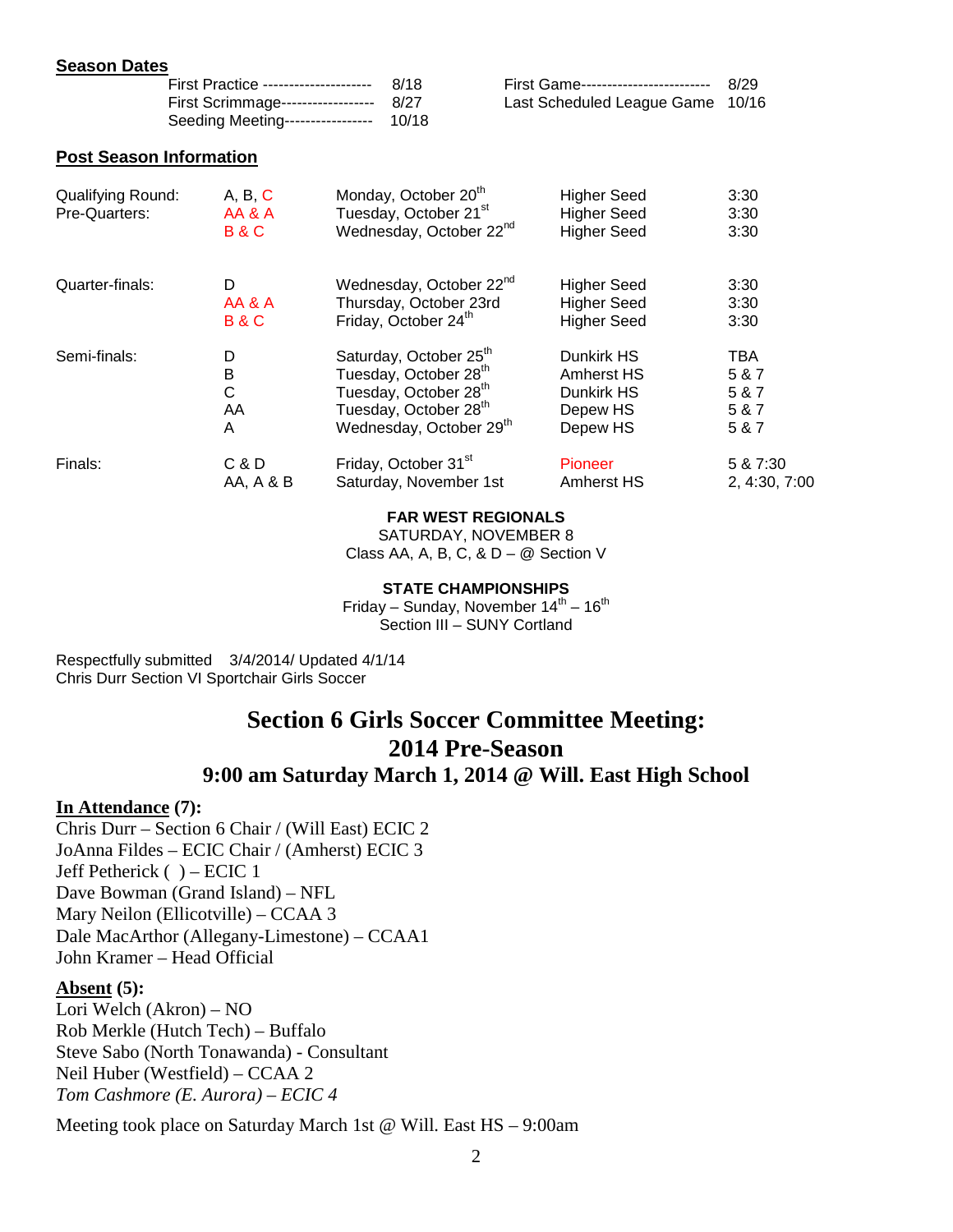I. Review of 2013 Season and Sectionals

Discussion about a/the contingency for a situation when a schools boys & girls teams are both Sectional finalists. Section Chairman, Chris Durr will look at Sectional Finals and Regionals to try to organize a contingency for the 'what if' a schools B/G teams both play at the same level (Sect. Finals or Regionals)

- a. Sites no issues from 2013 tournament.
	- i. The Boys/Girls double header (due to above situation) at Dunkirk worked 'fine'
- b. Officials no issues from 2013 tournament.
	- i. John Kramer would like to see the Officials Organizations (North/South) 'mixed' during playoffs. Travel fees are the issue, it was noted that the Officials associations did and have 'blended' for the Sectional games
- c. Misc. nothing brought to our attention
- II. Section Book update info

a. Issue = now that the Section Handbook is on-line (avail. at the Section 6 website) it seems fewer coaches use or are familiar with the contents.

b. Our charge as a committee is to push the on-line version of the Handbook and communicate with our leagues and have our coaches to use and be familiar with the document and its forms – as part of their "professional responsibilities"

- III. Rule Changes no major changes to date  $\dots$ 
	- a. John has no changes at this point, he does not expect anything major to change.
	- b. Re-emphasis on Uniforms  $=$  sock match jerseys (tops)
- IV. Sectionals
	- a. Generally, Sectionals went well.
	- b. C/D Finals were played at Dunkirk in 2013 as a Boy/Girls double header, as a compromise because the teams were from the same schools for both B/G. *The Finals were supposed to be played at Pioneer –*
	- c. Pioneer would like to be used for this year's games.
	- d. Proposal: Girls play Semis and Finals at one facility, while the Boys play at the other (Pioneer / Dunkirk). The following year, alternate by changing sites/venues.
		- i. It would be at this point the game times [NOT sites] may be modified to support a situation where a schools Boys and Girls teams are playing for the same championship (Finals / Regionals)
		- ii. Both venues are very similar. Field size, parking, stands etc… There is no advantage of either venue over the other.
- V. Regionals to be hosted and played in Section 5 for 2014 Webster is the expected site.
- VI. States to be played in Cortland for 2014
	- a. State Conference Call No major issues for 2013 season.
	- b. This year's challenge was a uniform issue. Does the home team wear white jerseys or light colored jerseys and then the ever present issue . . . matching socks. (ex. Holland's gold/yellow)
- c. John noted here that the Ref's just want the socks to match the jersey (tops)
- VII. Website Issues
	- a. Chris Durr handed out a supplement that contained our website's usage. From mid-October through early November was this year's peak – playoff time!
	- b. Discussion followed about using an advertiser on the website the "site Usage" page may prove useful in getting any form of sponsorship.
	- c. Discussion of Game Data entry …
		- i. Section6 teams are to continue to enter Game Results and Stats on Section website.
			- 1. **Game results to be entered the EVENING of the game**, the remaining game stats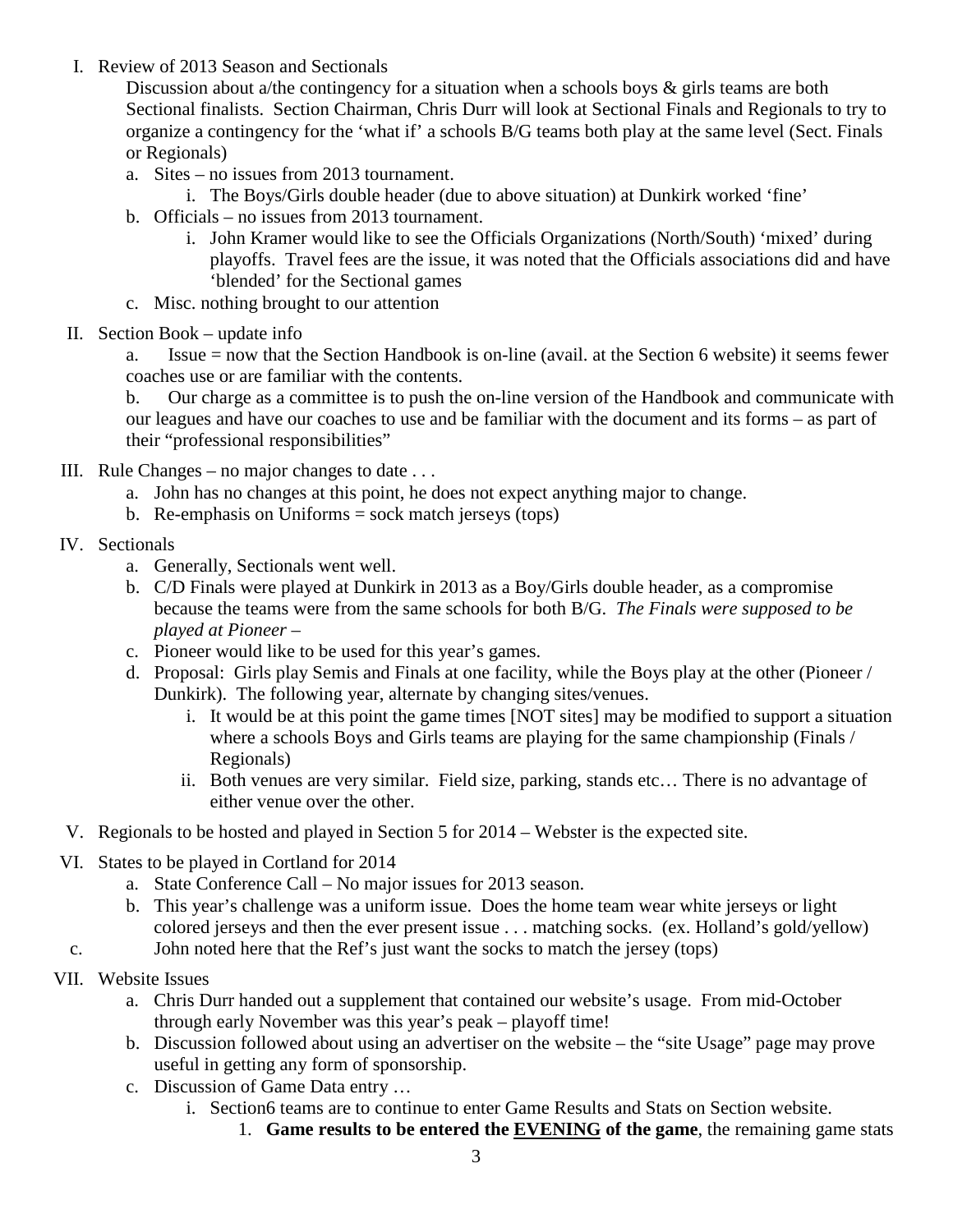(Goals/Assists, cards, Goalie saves/shots on goal) as well as the officials rating can be entered within 24 hours of contest conclusion.

# 2. **Penalty: A Sectional Seeding of 0 (zero) for the Sectional tournament for all teams not fulfilling the above coaches responsibilities"**

- d. Discussion of sites capability to 'rate' officials *STILL* continues …
	- i. There are issues with the website and certain browsers when entering the Refs evaluations.
	- ii. The browser issues are being addressed
	- iii. Due to the above issues, not all coaches were able to input evaluations.
	- iv. Looking for concise observations in evaluations not essays

Discussion of sites capability to 'rate' officials – *STILL* continues ... (continued)

- v. Would like comments to address: Attitude, Application (/knowledge) of rules, Hustle, Appearance
- vi. Ratings must reflect the official's performance on the field, not the result of the game!
- vii. Might look into "canned" comments, with drop-down menu choice(s) (as school report cards)
- **viii. Would like to see a minimum of 12 games officials rated (24 evaluations per coach/school)**
- ix. If coaches become more effective raters may eliminate the "Officials Ranking" at the end of the season by the coaches
	- a. More discussion followed
- VIII. Section VI Kicks Cancer program to continue.
	- a. This year's recipient Kevin Guest House, was extremely appreciative!
	- b. Would like to continue program.
	- c. This year's donation came with less than half the teams in WNY participating!!!
	- d. AGAIN . . . Each coach is asked to submit only **ONE** check per school to the collecting agency (who/where to make check out to will follow when determined)
- IX. Misc.
	- a. Chris Durr received an e-mail from Timm Slade about a motion carried at a meeting of the Section / Inter-Section / Athletic Council about the fairness of removing teams from the Sectional Playoffs that do not enter 'stats' onto the sports website … they made the motion with incorrect information and no input from the various sports chairpersons in the areas that are using stat reporting websites
	- b. *Therefore; we will stress:* Game SCORES to be reported the EVENING of the contest, the officials rating and game stats may be added within 24 hours of the contest (a timely fashion). **If coaches fail in their responsibility – we will not kick them out of the tournament, just seed them at 0 (zero).**

Meeting adjourned: 10:20 AM

. . .

Respectfully Submitted, Jeffrey Petherick - Lancaster / ECIC I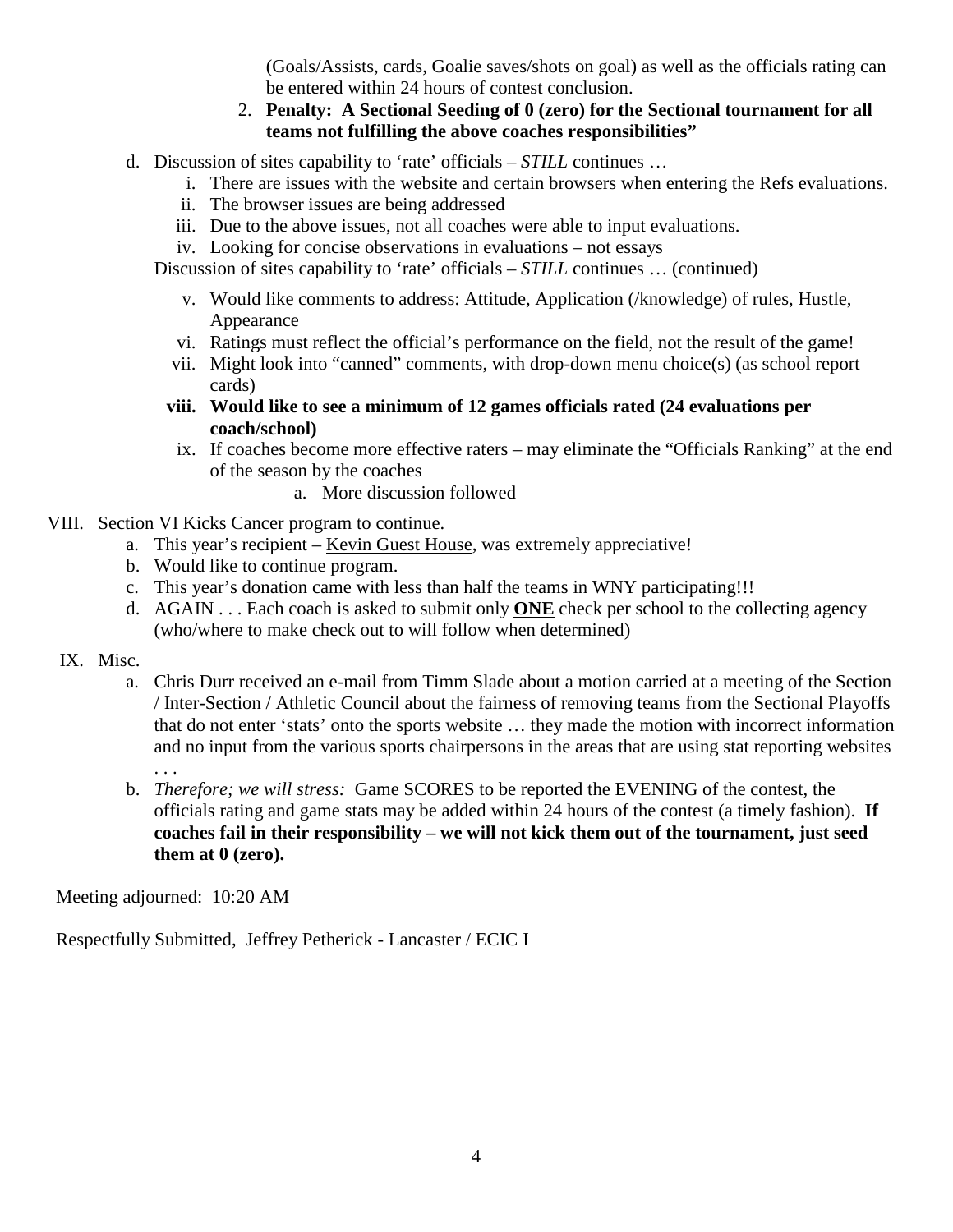# **SECTION VI PRE-SEASON REPORT GIRLS SWIMMING 2014 Chairperson: Bruce Johnson March 2014**

#### **Committee members (voting\*)**

**Sport Chair: Bruce Johnson** 

#### **Committee Members:**

| CCAA:     |  |                                                                           |
|-----------|--|---------------------------------------------------------------------------|
| ECIC:     |  |                                                                           |
| NFL:      |  |                                                                           |
| At Large: |  | Doug Cassidy, Williamsville North  626-8537 dcassidy@williamsvillek12.org |

#### **Recommendations for next season & proposed dates/sites**

| <b>SWIMMING GIRLS Sportchair Bruce Johnson (c) 640-0971</b><br>www.arbitersports.com |  |                                                                   |  |  |
|--------------------------------------------------------------------------------------|--|-------------------------------------------------------------------|--|--|
| Sectionals: Swim Prelims                                                             |  | Thurs. Nov. 6   ECC City Swim Prelims Warm-up 3:00pm Start 4:00pm |  |  |
| Sectionals: Diving/Swim                                                              |  | Fri. Nov. 7   ECC City Diving Warm-up 9:30am Start 11:00am        |  |  |
|                                                                                      |  | Fri. Nov. 7   ECC City Swim Finals Warm-up 3:00pm Start 4:00 pm   |  |  |
| States:                                                                              |  | Thurs. Nov. 20   Ithaca College Open pool 5:45-7:45               |  |  |
|                                                                                      |  | Fri. Nov. 21   Swim Prelims 10am-noon Dive Prelims noon-4pm       |  |  |
|                                                                                      |  | Sat. Nov 22   Swim & Dive Finals 10:15am (warm-ups 9am)           |  |  |

#### **Committee meeting date(s)**

Section VI Committee meeting at the Sectional meet Nov.7, 2014 during the diving competition. State Girls Swim Committee meeting: TBA

#### **Classification Breakdown**

Class A, B, and C. will be broken into three (3) equal classes. Patches will be awarded to the top 4 finishers for each of the 3 classes at the sectional meet. Team plaques for first and second place will also be awarded prior to the start of the swimming finals on Friday in each class.

# **Sectional 6 Classification Championship Meet / State Qualifier Meet**

Our Sectional weekend will continue to be a combined Classification/ State Qualifier Meet on Nov.6-7, 2014. We are again planning to run these meets as one single meet. Our Thursday prelim meet will act as our Classification Meet with awards being presented prior to the Finals on Friday. On Friday, the top 24 finalists will come back to compete head to head and determine our State Meet Team.

#### **Rule Changes for 2014-15**

Not Available as of 4/18/14.

# **Other Pertinent Data**

The state meet will be returning to Ithaca College again this year. Travel arrangements will be forthcoming. Hotel reservations are already finished.

Respectfully submitted 3/24/2014

Bruce Johnson, Section VI Girls Swimming Sportchair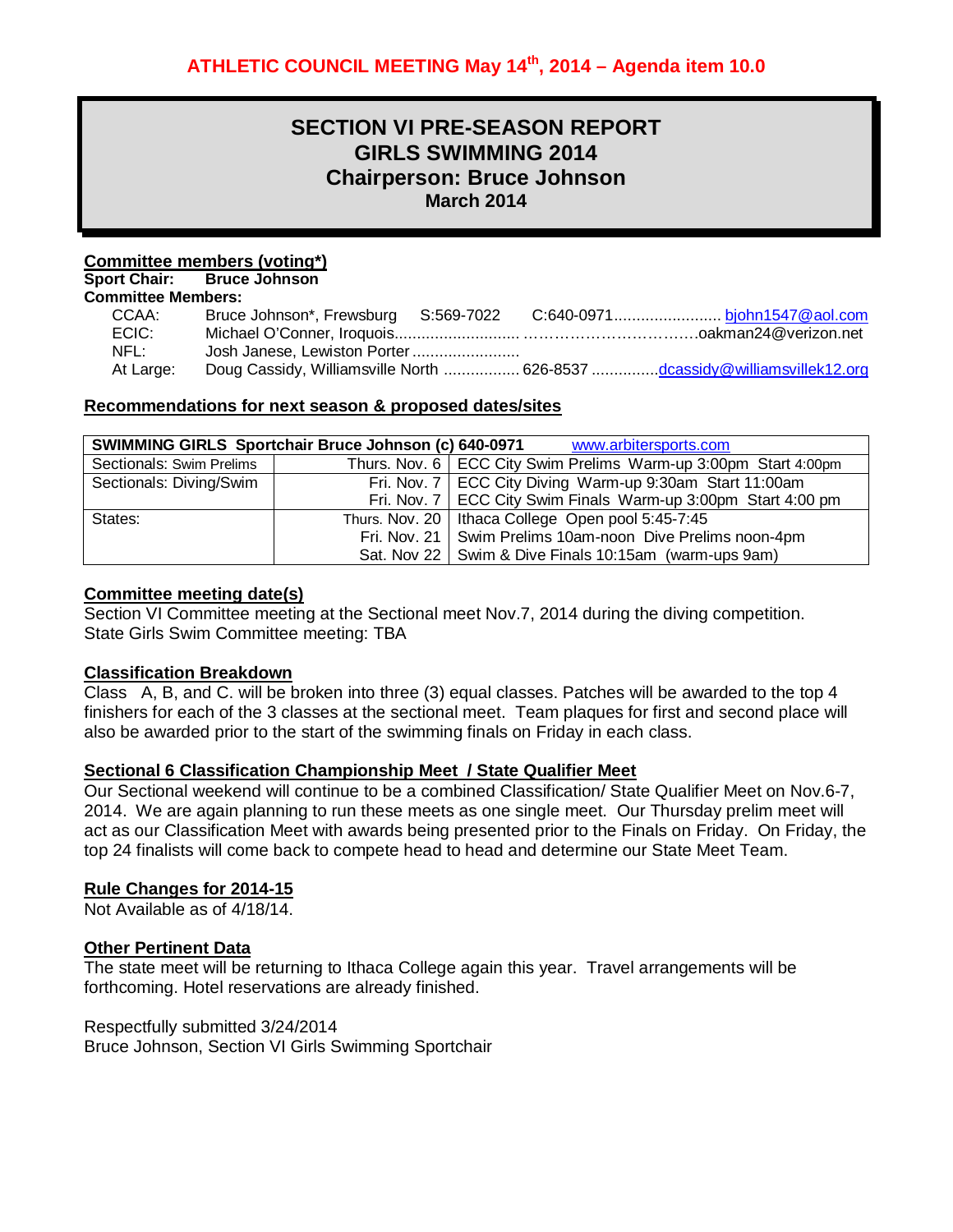# **PRE-SEASON REPORT SECTION VI GIRLS TENNIS 2014 Chairperson: Kristin Janese**

# **Committee members (voting\*)**

Girls Chairperson **Kristin Janese\*** Edward Town Middle School (Niagara Wheatfield) 215-3167(S) 471-5537(C) 215-3160 (Fax) [kjanese@nwcsd.org](mailto:kjanese@nwcsd.org)

| <b>GIRLS</b> | <b>Chairperson</b> | School    | Home     | Work           | E-Mail                      |
|--------------|--------------------|-----------|----------|----------------|-----------------------------|
| <b>CCAA</b>  | Jamie Sposato*     | Frewsburg | 569-6157 | 569-7000       | jsposato@frews.wnyric.org   |
| <b>ECIC</b>  | JD Stinneford*     | JFK       | 941-6616 | 897-7800 x1128 | istinneford@csufsd.org      |
| NFL          | John Beatty*       | Lockport  | 433-5761 | 439-6420       | jbeatty@lockport.wnyric.org |

# **Committee meeting date(s)**

Seeding meeting October 19<sup>th</sup>

Each league chair meets with his/her coaches during their individual meeting. Committee meetings are not held prior to the sectional tournament unless something comes up that requires discussion.

# **Classification Breakdown** NA

#### **Post Season Information**

| TENNIS GIRLS Sportchair Kristin Janese (C) 471-5537 |  |                                                                           |  |  |
|-----------------------------------------------------|--|---------------------------------------------------------------------------|--|--|
| Seeding Meeting:                                    |  | Sun. Oct. 19   Zoe Restaurant 5711 Transit Rd. E. Amherst 639-4550        |  |  |
|                                                     |  | $10:00$ am                                                                |  |  |
| Sectionals:                                         |  | Fri.-Sat Oct. 24 - 25   Village Glen Times Friday (12:00) Saturday (3:00) |  |  |
| States:                                             |  | Sat.-Mon. Nov. 1-3   Tri-City Fitness Club Latham 9:00am                  |  |  |

Team Championship Challenge Match date and locations TBD by ECIC and NFL chairpersons. It is agreed that it will again be a one day event. It was also suggested that the location be at a host school that has 8 courts.

#### **Changes in Policy/Practice for the upcoming season**

N/A

# **Rule Changes for 2013-14:**

Proposed Rule Change to increase the number of matches a player can play in one day to 78 games. Formal proposal will be voted on in the near future.

#### **Other Pertinent Data**

- 1. We would like to hold our Section 6 tournament at The Village Glen on October 24<sup>th</sup> and 25th. The venue has already been contacted and agreed to host. Tentative start times are 12PM on Friday and 3PM on Saturday.
- 2. The State tournament will be held November  $1^{st}$  -3<sup>rd</sup> in Latham. I have already secured a block of 10 rooms (5 doubles & 5 kings) at the Holiday Inn Express Latham at a rate of 111.00/room per night.
- 3. Team Championships continues to be a bone of contention amongst coaches. As it is a non-sanctioned event by the state, participation is not mandatory and the format is not set in stone, although most have played tie-breaker round robin format, which has been successful. It is so late in the calendar that weather becomes an issue, as does overworking the athletes who've qualified for post-season play. It is my recommendation that the host schools must have 8 tennis courts to make the tournament run smoothly.
- 4. The transportation/meal/hotel policy worked out very well and I would recommend continuing with this policy for next year. Many other Sections commented on how organized Sec. VI was because of each player/team being chaperoned by their own coach.

Respectfully submitted 2/10/14 Kristin Janese, Section VI Girls Tennis Sportchair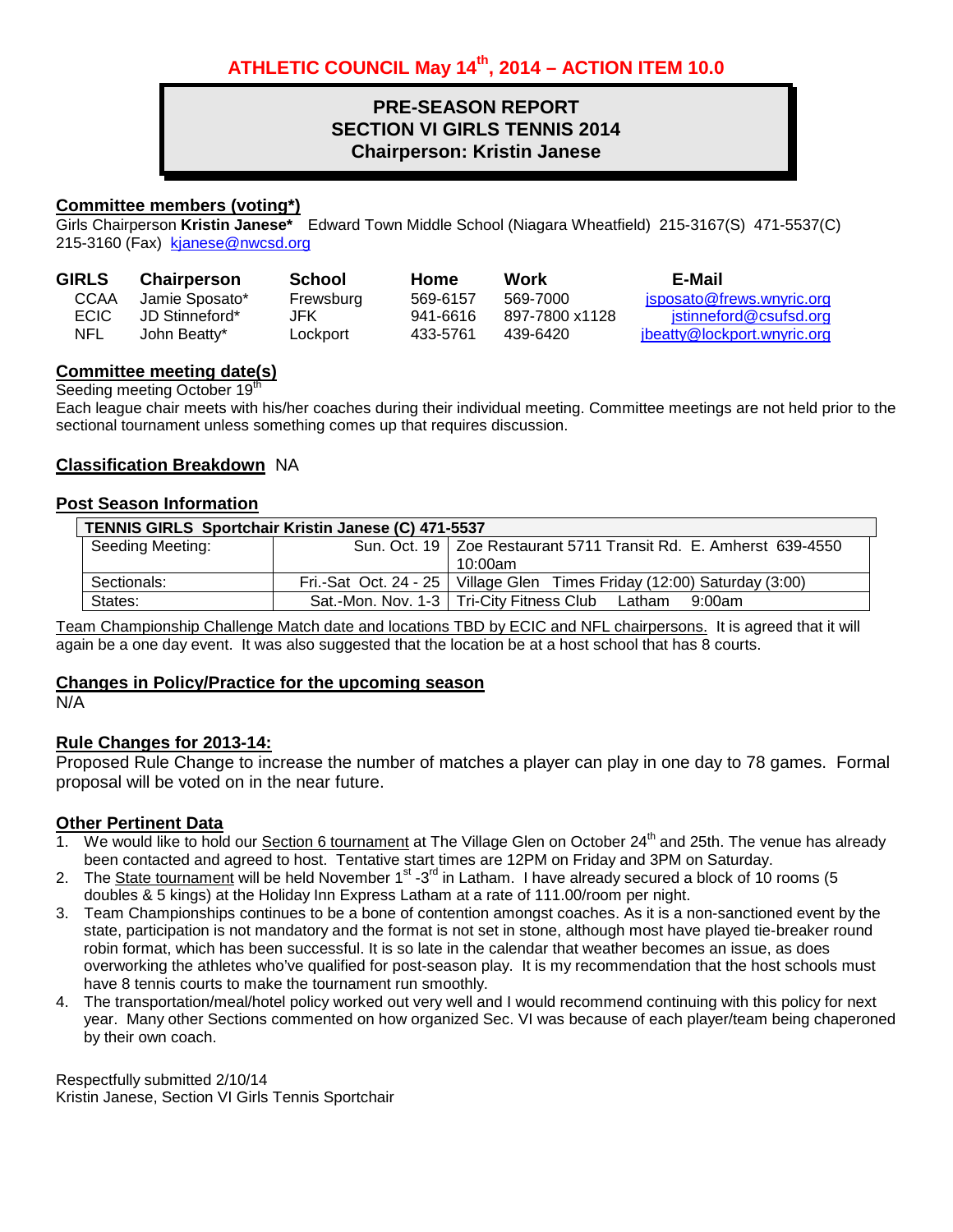# **SECTION VI PRE-SEASON REPORT BOYS VOLLEYBALL 2014 Chairperson: Walt Stefani February 28, 2014**

# **Committee members (voting\*)**

Chairperson **- Walt Stefani\*** (H) 649-7088 (C) 903-5389

|                       |                   | waltstefani@verizon.net   |                |                |
|-----------------------|-------------------|---------------------------|----------------|----------------|
| <b>Name</b>           | League            | <b>School</b>             | <b>Phone</b>   |                |
| Jim Proefrock*        | NFL               | Niag-Wheatfield           | (H) 471-4476   | $(S)$ 215-3100 |
| Kevin Starr *         | ECIC I            | Clarence                  | (H) 839-3263   | (S) 407-9020   |
| Tom Knab*             | ECIC II           | Wmsv. South               | (H) 834-1500   | (S) 689-7051   |
| <b>Robert Pierce*</b> | ECIC III          | Eden                      | (H) 648-8815   | (S) 992-3607   |
|                       |                   | At Large Representatives: |                |                |
| <b>Brian Carroll</b>  | ECIC <sub>I</sub> | Hamburg                   | $(C)$ 491-7872 |                |
| <b>Matt Lexner</b>    | ECIC I            | <b>Orchard Park</b>       | $(C)$ 553-8134 | (S) 209-6223   |
|                       |                   | Logaus Chairpersons       |                |                |

**League Chairpersons**

Robert Pierce – ECIC Jim Proefrock– NFL

### **Committee meeting date(s)**

\*\* Pre-Season Meeting – August @ ECIC Fall Meetings - (Robert Pierce ECIC REP) Site TBA

\*\* Post-Season-All WNY/All Star Meeting – Nov. 17, 2014 Site - WSW Middle School - 6:00 PM

# **Classification Breakdown**

Pending approval May 2, 2014 State Exec. Committee Meeting 2011-2012 cut-off #'s A: 1000+, B: 0-999 (no change)

#### **Post Season Information**

| VOLLEYBALL BOYS Sportchair Walt Stefani (c) 903-5389<br>www.arbitersports.com |                       |                                                                |  |  |
|-------------------------------------------------------------------------------|-----------------------|----------------------------------------------------------------|--|--|
| <b>Seeding Meeting</b>                                                        |                       | Oct. 24, 2014   By phone or at 4583 Marie Dr., Hamburg 6:30 pm |  |  |
| Qualifiers (if needed)                                                        |                       | Mon. Oct. 27, 2014   Higher Seed 6:00 pm                       |  |  |
| <b>Pre-Quarters</b>                                                           | Tues. Oct. 28, 2014   | Higher Seed 6:00 pm                                            |  |  |
| Quarterfinals                                                                 | Thurs. Oct. 30, 2014  | Higher Seed 6:00 pm                                            |  |  |
| Semi-finals                                                                   | Sat. Nov. 1, 2014     | Lackawanna HS - Div 2: 12 & 4, Div 1: 2 & 6 PM                 |  |  |
| Finals                                                                        | Wed. Nov. 5, 2014     | Sweet Home HS - Div. 1 @ 8 PM, Div. 2 @ 6 PM                   |  |  |
| <b>NYS Regionals</b>                                                          | Sat. Nov. 8, 2014     | Section 6 - Site and Times TBA                                 |  |  |
| <b>NYS Championship</b>                                                       | Friday. Nov. 14, 2014 | <b>Glens Falls Convention Center Times TBA</b>                 |  |  |

#### **Changes in Policy/Practice for the upcoming season:**

\*\* Report TBA - State Volleyball Meeting on March 19, 2014 via Phone Conference

# **Rule Changes for 2014-15**

\*\* Report TBA - State Volleyball Meeting on March 19, 2014, Pending approval May 2, 2014 State Exec. Committee Meeting.

# **Other Pertinent Data**

\*\* Above sectional dates will be reviewed and sites will be confirmed in the near future

# **Budget 2013:**

To be provided by Treasurer

Respectfully submitted 3/31/2014, **Walt Stefani, Section VI Boys Volleyball Sportchair**